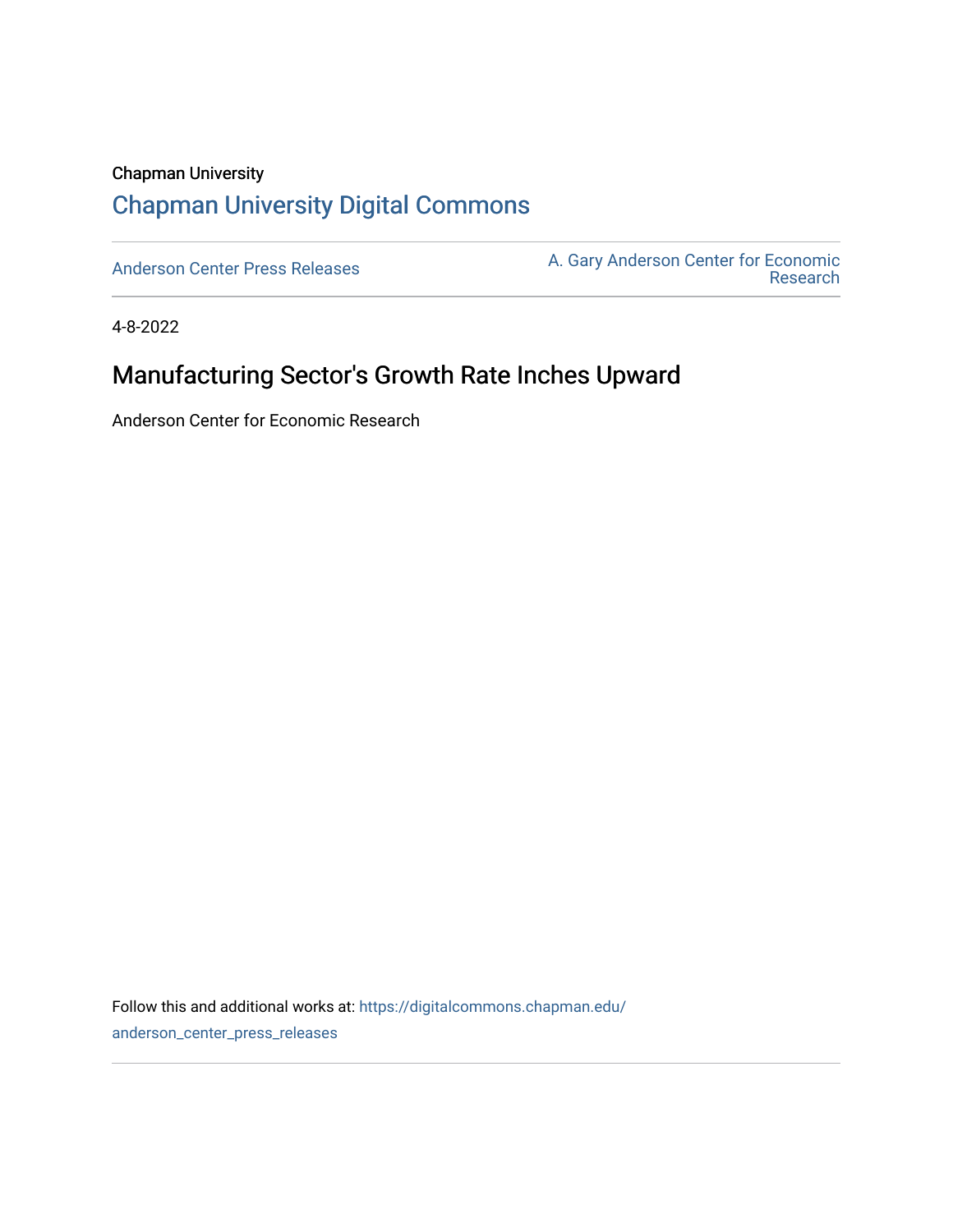## Manufacturing Sector's Growth Rate Inches Upward

#### **Comments**

This scholarship is part of the [Chapman University COVID-19 Archives](https://digitalcommons.chapman.edu/covid-19_archives/).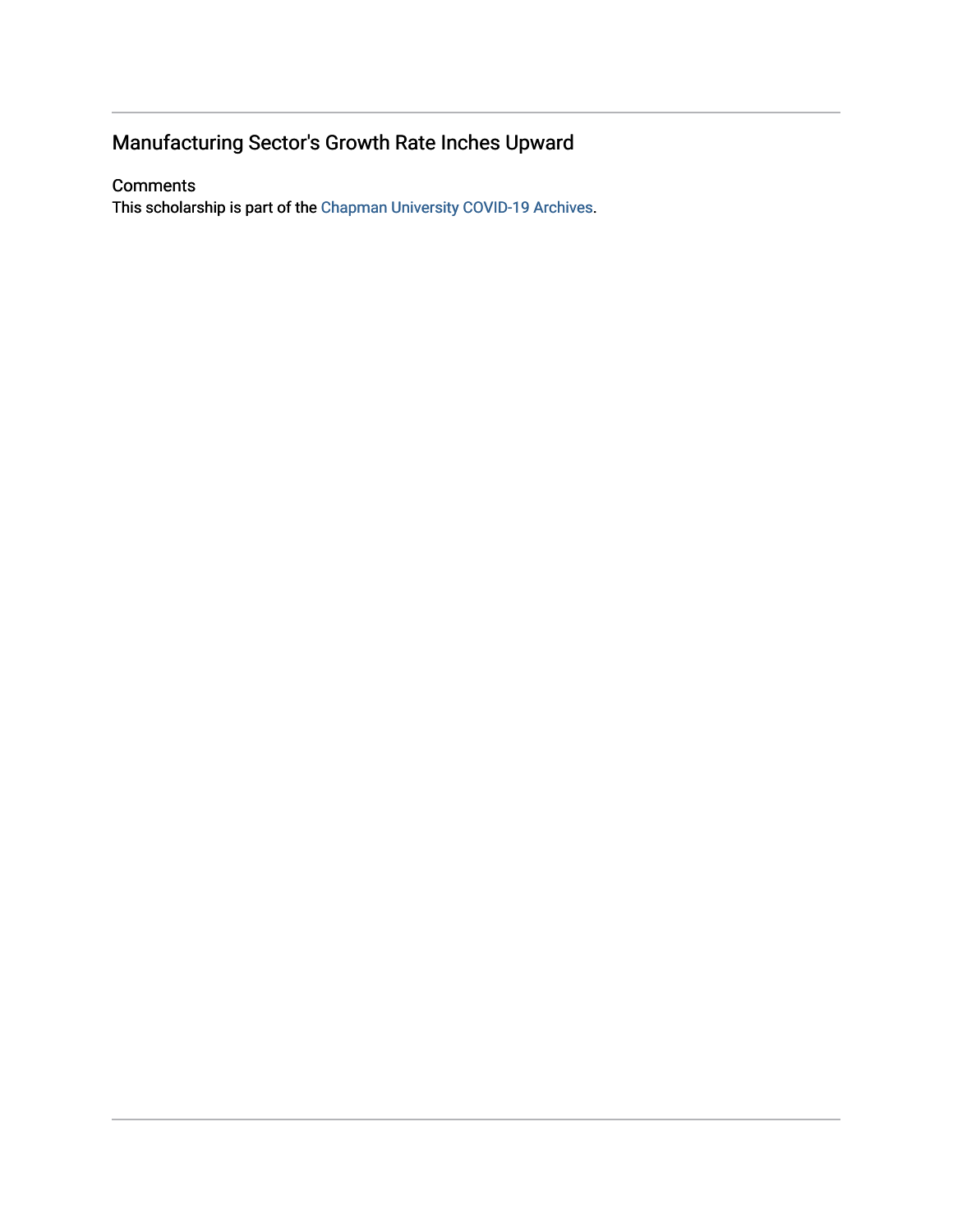

**A. Gary Anderson Center for Economic Research** One University Drive, Orange, California 92866 (714) 997-6693 Chapman.edu

## PRESS RELEASE

# **MANUFACTURING SECTOR'S GROWTH RATE INCHES UPWARD**

ORANGE, CA — Based on a survey of purchasing managers, the California Composite Index, measuring overall manufacturing activity in the state, increased from 63.9 in the first quarter to 64.6 in the second quarter, indicating that the manufacturing sector is expected to grow at a higher rate in the second quarter of this year. "The purchasing managers report continued supply chain disruptions in many industries including Textile Mill Products, Printing, Chemicals and Fabricated Metal Products. The Russia-Ukraine war has pushed grain and metal prices even higher. No improvement is expected in the short-term on the labor shortage situation," said Dr. Raymond Sfeir, director of the purchasing managers' survey. Production is expected to grow at a higher rate, while inventories of purchased materials is expected to increase at a lower rate in the second quarter. The index for commodity prices has reached an all-time high at 96.3. Only 0.4 percent of purchasing managers expect a decrease in commodity prices in the second quarter. Passing higher production costs to the consumers is now pervading most industries.

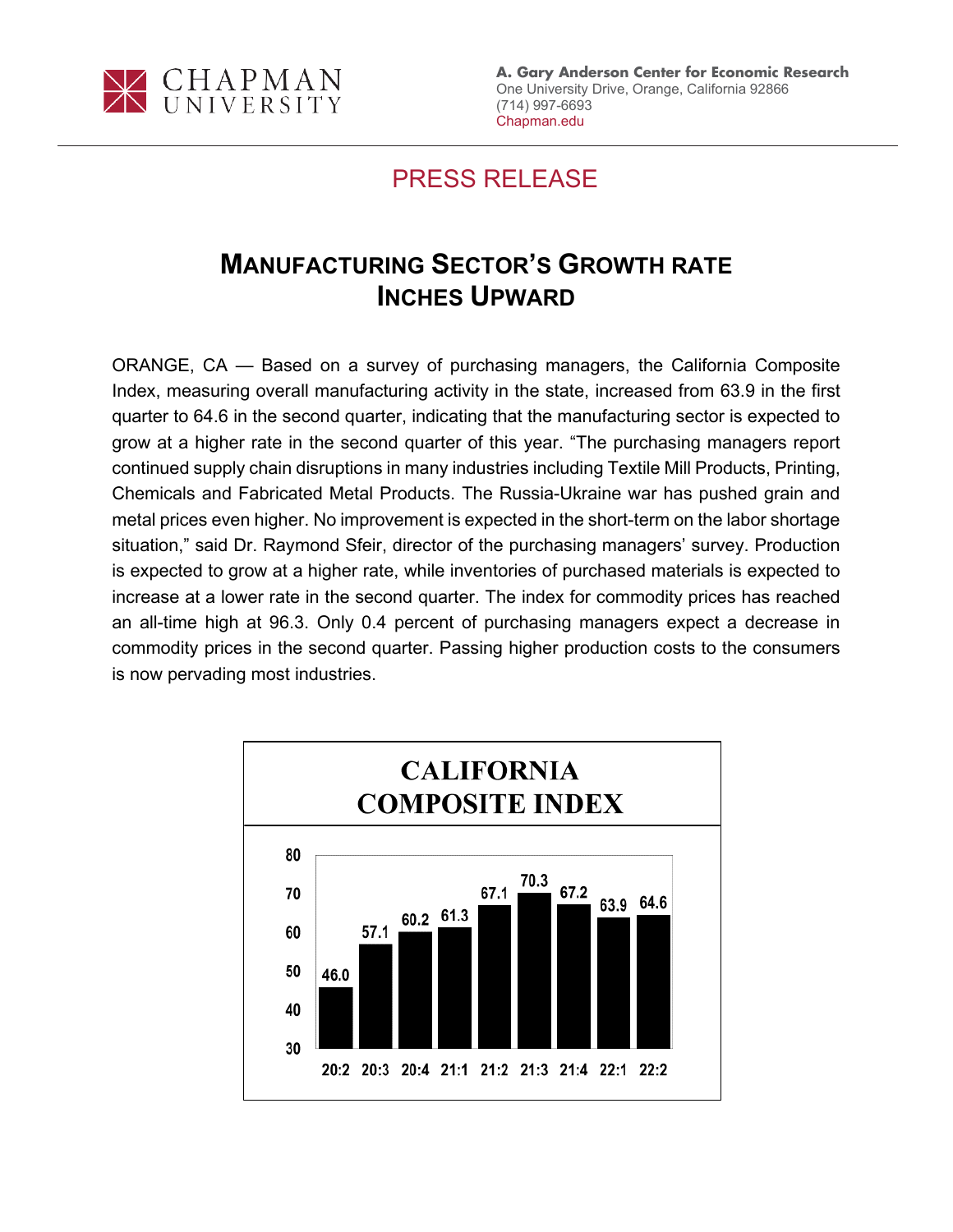### **California Manufacturing at a Glance**

Composite Index 64.6 Increasing at a higher rate Production 65.8 Increasing at a higher rate Inventories of purchased materials 61.3 Increasing at a lower rate Commodity prices 96.3 Rising at a higher rate Supplier deliveries 76.0 Slowing at a higher rate New orders **60.7** Increasing at a lower rate Employment 61.0 Increasing at a higher rate

- 
- 
- 
- 
- 
- 
- 

### **Performance by Industry Group**

The index for the **non-durable goods industries** increased from 62.3 in the first quarter to 63.0 in the second quarter, indicating that these industries are expanding at a higher rate. Production and employment are expected to grow at a higher rate. Inventories of purchased materials and new orders are expected to grow at a lower rate. Commodity prices are expected to rise at a higher rate with the index reaching a new high at 97.5.

The **high-tech industries** include the following: Computer & Electronic Products, and Aerospace Products & Parts. The high-tech industries currently employ about 359,200 employees, amounting to 27.9% of total manufacturing employment in the state. The index for the high-tech industries barely increased from 64.8 in the first quarter to 64.9 in the second quarter, indicating practically the same growth rate in the second quarter. Production is expected to grow at a higher rate, while inventories of purchased materials are expected to grow at a lower rate. Supplier deliveries are expected to be slowing at a much higher rate with the index reaching a new high at 82.5. Commodity prices are expected to rise at a higher rate with the index reaching a new high at 98.1, a level not reached by any index.

The index for the **durable goods industries other than high-tech** increased from 65.2 in the first quarter to 66.4 in the second quarter, indicating a higher growth rate in these industries. Unlike the other industries, inventories of purchased materials are expected to increase at a higher rate in the second quarter. Commodity prices are expected to rise at a higher rate with the index reaching a new high at 93.7. Production is expected to grow at a lower rate.

### **Comments by the Purchasing Managers**

Supply Chain issues continue to be a major issue. Raw materials in the food industry, for some key ingredients are actually 'sold out' for the next few months. Corrugated supply continues with much longer lead times than normal. LA / Long Beach port continues to be a nightmare, and a major reason we are opening up facilities outside of California. (Food)

We continue to deal with supply chain delays. Hard to keep up with price increases. We have filled all open employee positions. (Textile Mill Products)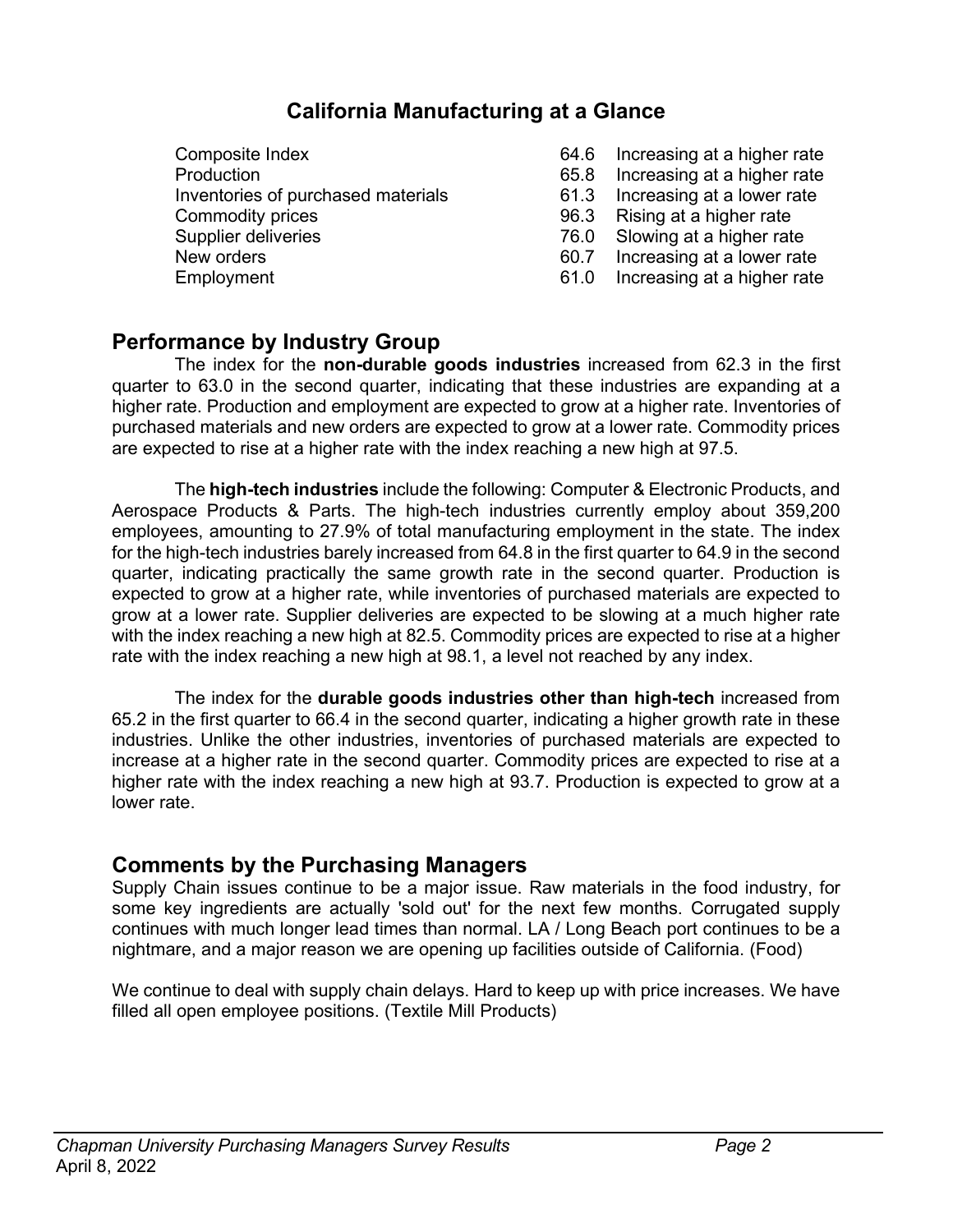Shipments from China continue to be delayed. China productivity has seen several interruptions due to covid shutdowns and container / air cost are at an all-time high. In addition, securing containers and airline capacity has been extremely challenging. Here in the U.S., warehouse labor is still difficult to find. (Apparel)

We are definitely seeing an increase in business - expected with companies opening back up and Covid restrictions diminishing. We're building up our inventory for all products due to rising costs, production delays, rationing of mill supplies and component shortages. We are hiring and expanding our employee base due to the increase in business and company direction. (Printing & Related Support Activities)

Prices for raw materials and services continue to skyrocket. Logistics remain challenging. Supply shortages continue...why did I get into purchasing??!!! (Chemicals)

Supply chain issues continue to plague us with shortages, stock outs, raw material allocations, and higher costs. Supply vs. demand. This impacts our production line efficiencies and causes our delivery of orders to our customers to be late and past due. Fuel surcharges trending upward and out of control. (Plastics & Rubber Products)

Supply from our mills still very tight. (Wood Products)

Limited supply of materials is causing higher prices (price war among companies); freight costs and surcharges due to fuel price increases are sky-rocketing out of control; extended long lead times; all causing unhappy customers and cancellations which equal poor quarter and looks like the same for next quarter. (Nonmetallic Mineral Products)

We continue to be busy. Raw materials are a little better to receive than in 2021 and lead times are still the same as 2021. We are still under-staffed and having a hard time finding quality employees. Metal prices continue to rise along with everything else. We have had no other choice but to pass along the increases to our customers. (Primary Metals)

Excited about the continued recovery, but a bidding war for new employees has emerged. Not much loyalty out there with those who are actively looking for employment. Soaring inflation and increased minimum wage have led to a new era of employees constantly looking elsewhere. Tough to compete with that environment. (Fabricated Metal Products)

Oil/gas prices continue to have significant impact on shipping cost and raw materials. Russian sanctions severely impacting metals markets, driving price volatility and increasing lead times. (Machinery)

Computer boards is an absolute disaster, buying for 2023 and 2024. Buying aluminum and other raw materials for my fabricators. Smaller industries facing existential threat. Not seen anything like it in 25 years. (Computer & Electronic Products)

Lead times and pricing for plastics (spooling for wire products, in particular for us) have been affected by both oil prices, and employment (keeping skilled workers on staff). Lead times have gone from 4 weeks to 25 weeks in some instances. (Electrical Equipment, Appliance & Components)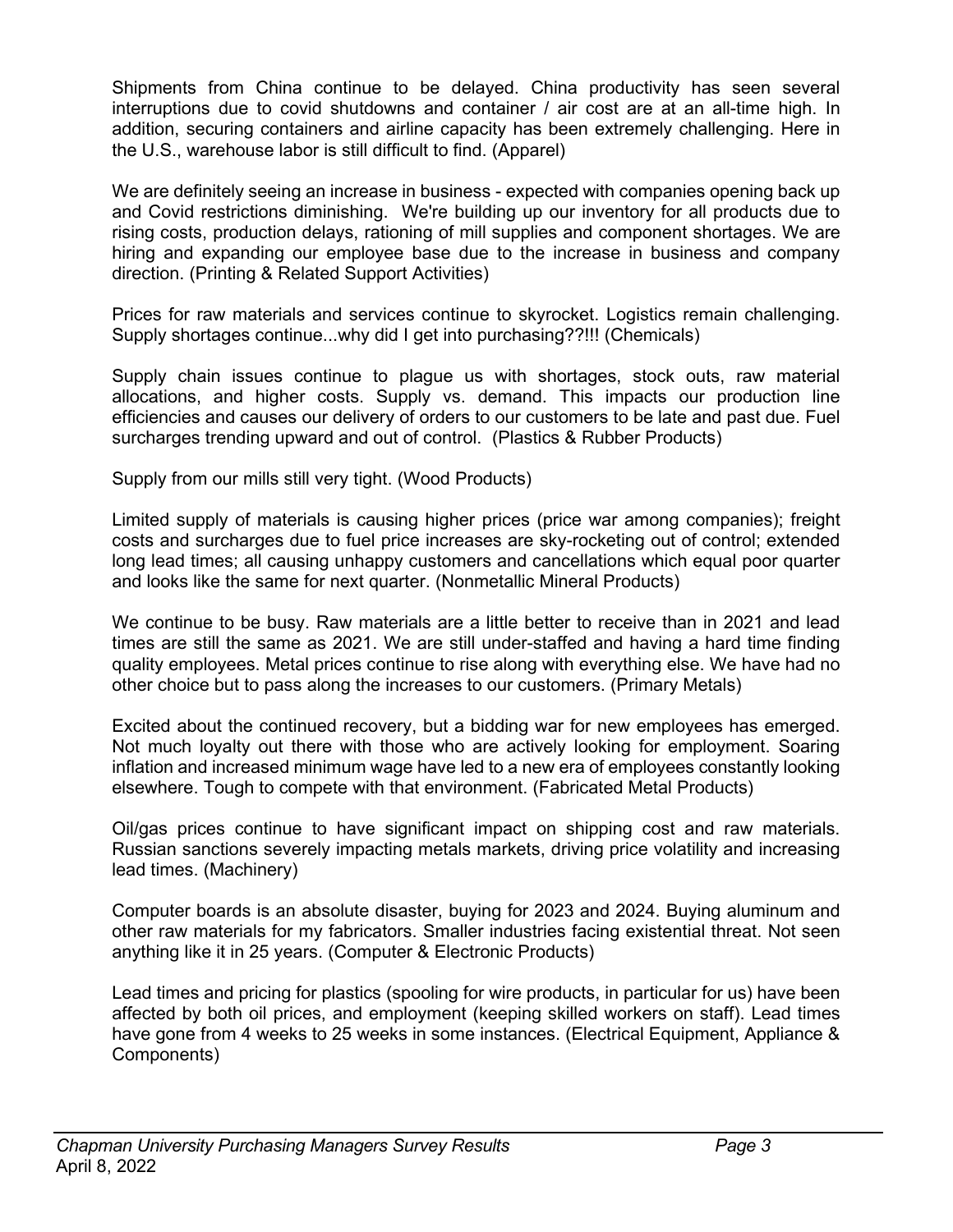The slow supply chain is affecting our ability to ship orders in the right time buckets. Hopefully this will lighten up but not anytime soon. (Transportation Equipment)

It has been difficult to really ramp up production when we are constantly running into hurdles with raw materials being stuck in the water or delays due to labor shortages. Some of our vendors are now shipping in 8-12 months... on items that were once shipping in 8-12 weeks. (Furniture & Related Products)

One of the biggest factors that will affect our operations will be increased shipping costs, both inbound and outbound, due to increased petroleum costs.... We also see more bureaucracy in reporting the origins of raw materials because of slave labor issues in China and the issues due to the Russian aggression. While we don't have any vendors that have been affected, the added cost and time dedicated to the research creates more uncertainty and more reporting from our suppliers. (Miscellaneous)

Cautiously optimistic while we all watch how the Federal Reserve approaches the inflation issue and interest rate hikes in coming week and month. (Aerospace Products & Parts)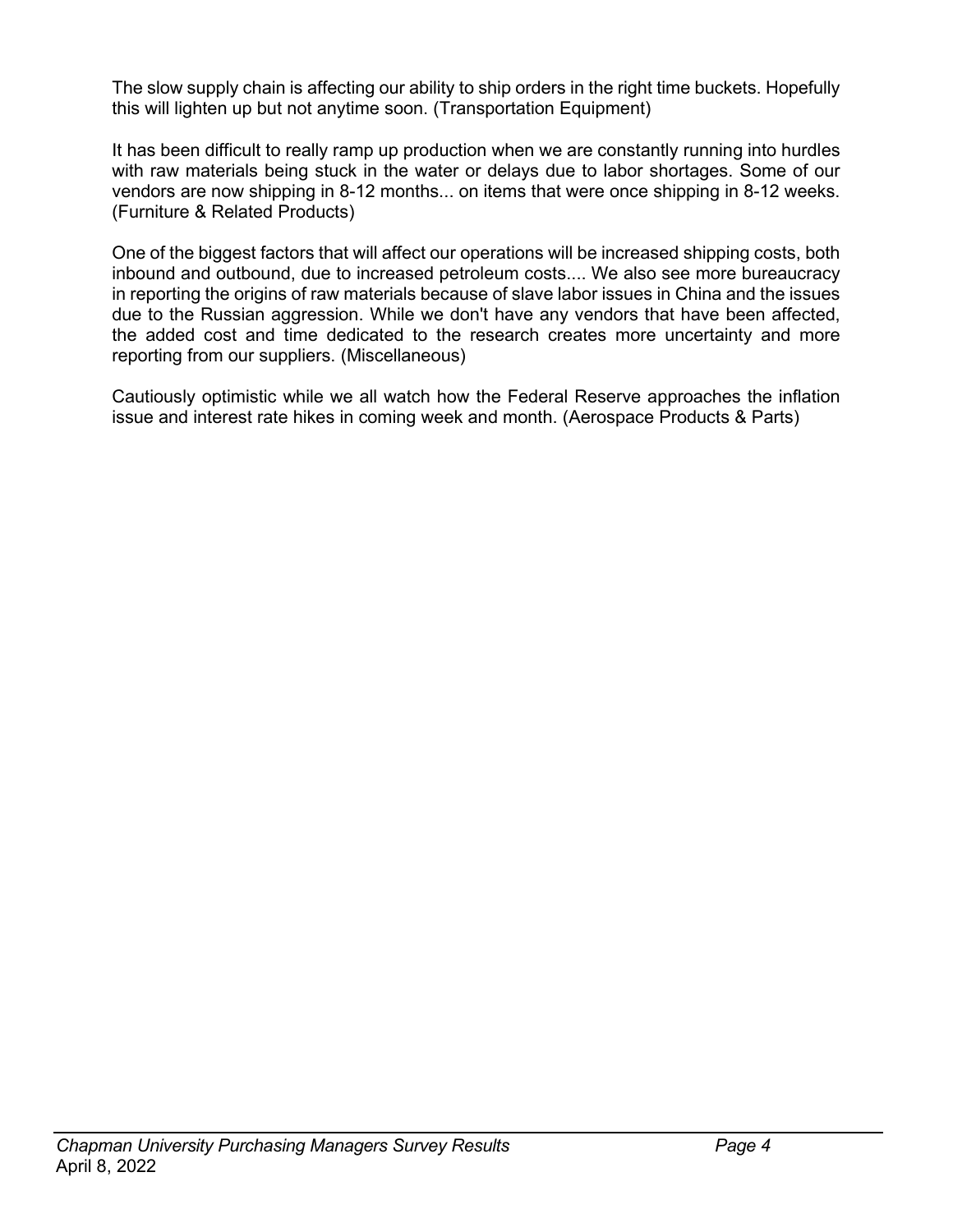







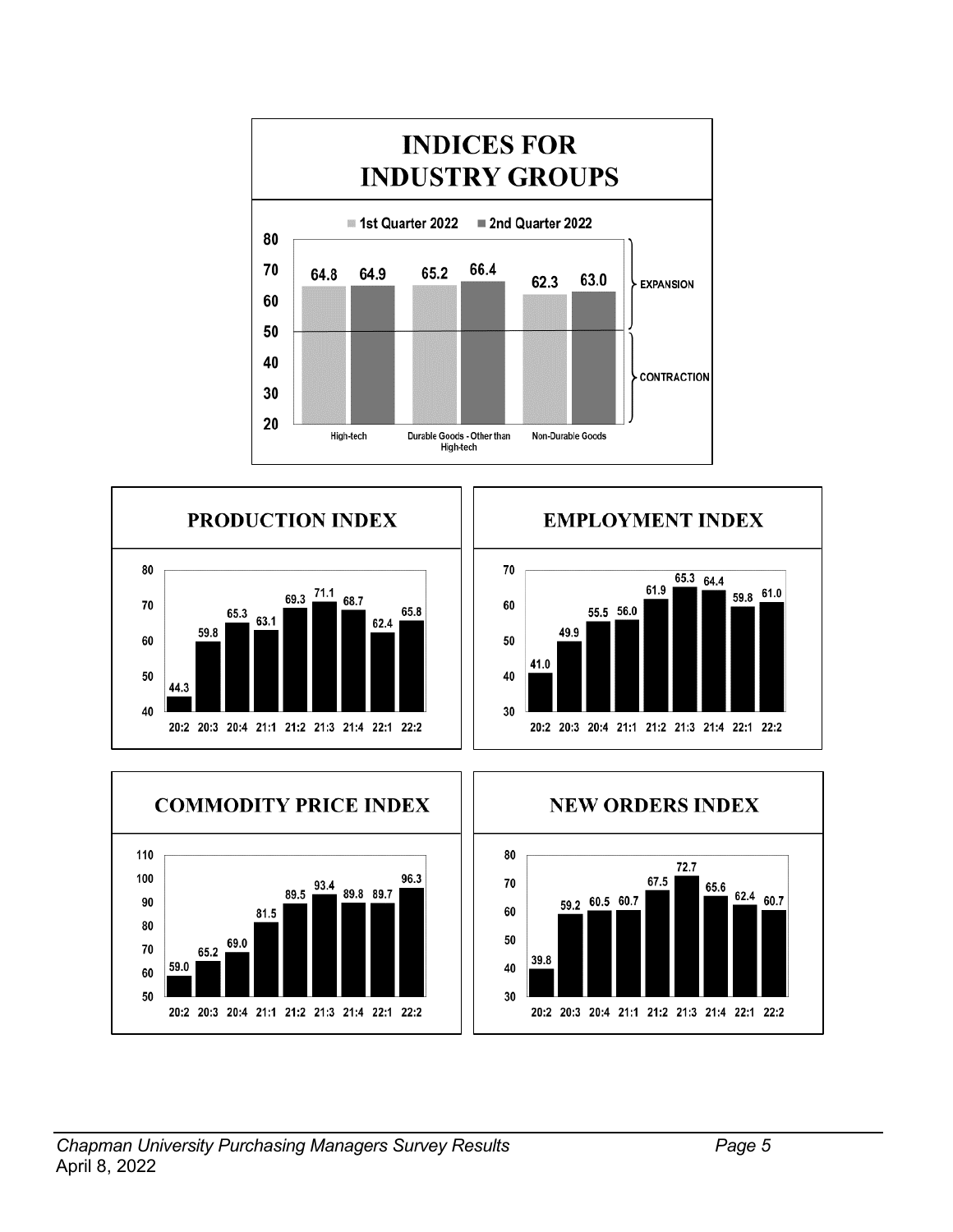#### **Background and Methodology**

The Institute for Supply Management (ISM) conducts a monthly national survey of purchasing managers and publishes the survey results in its *Report on Business*. Such a survey is not available for the state of California. Given the size of our state, and the major role its manufacturing sector plays in the national economy, the A. Gary Anderson Center for Economic Research at Chapman University launched a quarterly survey of California purchasing managers starting in the third quarter of 2002. Similar to the ISM survey, our survey tracks changes in production, employment, new orders, inventories of purchased materials, commodity prices and supplier deliveries. A seasonally adjusted index is computed for each variable except for commodity prices for which no seasonal adjustment is made. Unlike the national survey that tracks the performance of the manufacturing sector in the previous month, the Anderson Center's survey asks the participants to evaluate the expected performance in the coming quarter.

In order to have one single indicator for the performance of the state manufacturing sector, the Anderson Center has developed a Composite Index that is a weighted average of the underlying indices. A value of 50 for the Composite Index shows a general expansion of the manufacturing economy of the state and a value below 50 shows a decline. The industries are classified according to the North American Industry Classification System (NAICS).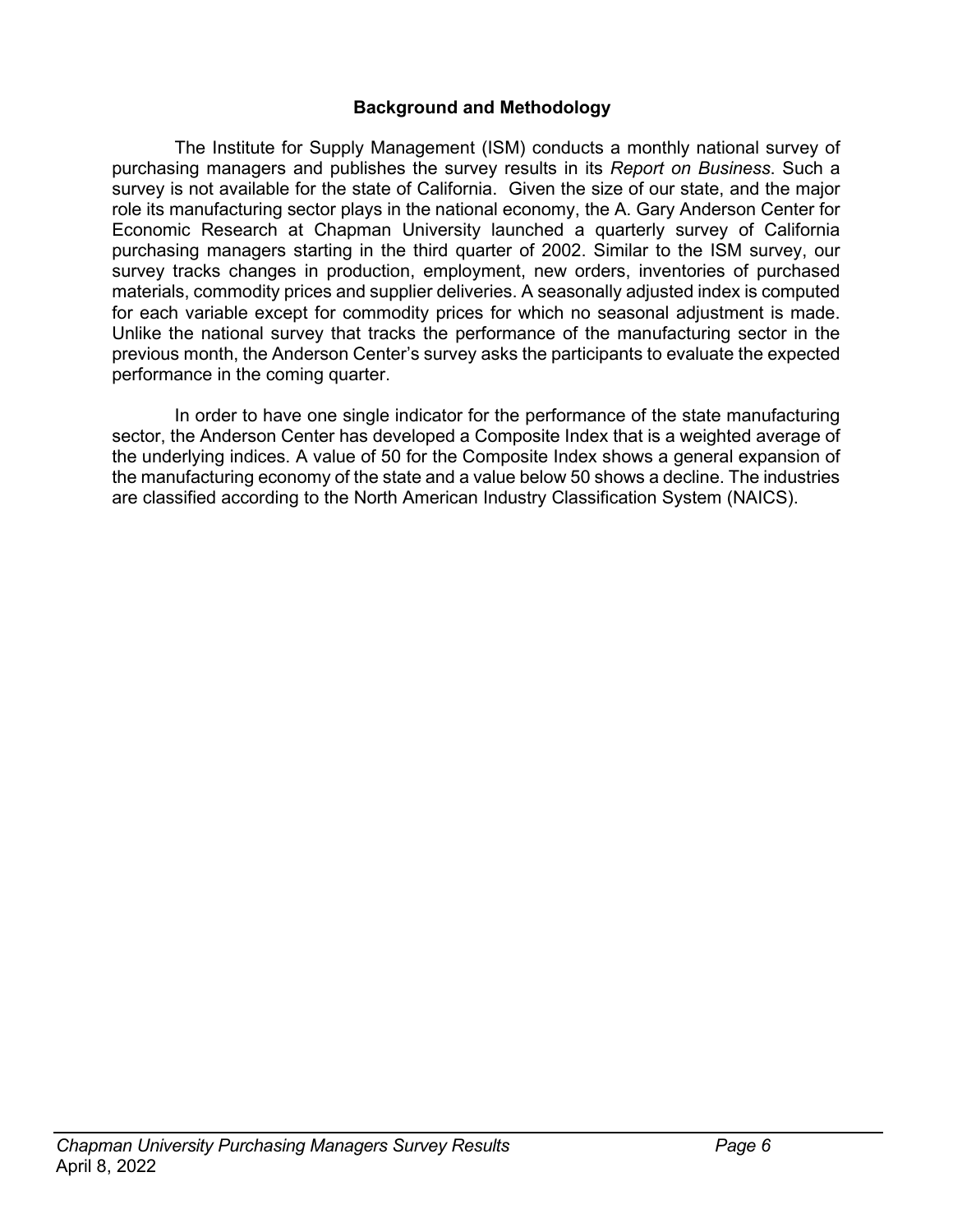#### **Detailed Results of the Survey of California Purchasing Managers' Expectations for the Second Quarter of 2022**

In its attempt to present you with a better delivery of the survey results, the A. Gary Anderson Center for Economic Research has calculated an index for every variable in the survey. The "% Better," is added to half of the "% Same," after which a seasonal factor is used to get a seasonally adjusted index for each variable (except commodity prices). A value over 50 for an index indicates growth and a value below 50 indicates a decline. If for example the index increases from 55 to 59, we say that the growth rate is higher than the previous quarter because 59 is bigger than 55. If the index remains at 55, we say that the growth rate remains the same as the previous quarter. If the index decreases from 55 to 52, we say that we still have growth but that the growth rate is lower than the previous quarter because 52 is smaller than 55. Each industry in the manufacturing sector is represented in the survey based on its employment share of total manufacturing employment in the state.

**Production:** The seasonally adjusted index for production is expected to increase from 62.4 in the first quarter to 65.8 in the second quarter, indicating that production is expected to increase at a higher rate in the second quarter. This is the ninth consecutive quarter that the production index has been above 50. Production is expected to increase most rapidly in the following industries: Food; Beverage & Tobacco; Apparel; Paper; Printing & Related Support Activities; Petroleum & Coal Products; Chemicals; Plastics & Rubber Products; Wood Products; Nonmetallic Mineral Products; Primary Metals; Fabricated Metal Products; Machinery; Computer & Electronic Products; Electrical Equipment, Appliance & Components; Aerospace Products & Parts; Furniture & Related Products; and Miscellaneous. No industry reported an expected decrease in production.

| <b>Production</b>               | % Higher | % Same | % Lower | <b>Net</b> | <b>Seasonally</b><br><b>Adjusted</b><br><b>Index</b> |
|---------------------------------|----------|--------|---------|------------|------------------------------------------------------|
| 2 <sup>nd</sup> Quarter of 2022 | 52.6     | 33.6   | 13.8    | 38.8       | 65.8                                                 |
| 1 <sup>st</sup> Quarter of 2022 | 41.1     | 40.6   | 18.3    | 22.8       | 62.4                                                 |
| 4 <sup>th</sup> Quarter of 2021 | 46.4     | 36.2   | 17.4    | 29.1       | 68.7                                                 |
| 3rd Quarter of 2021             | 55.0     | 35.9   | 9.0     | 46.0       | 71.1                                                 |

**Inventories of Purchased Materials:** The seasonally adjusted index for inventories of purchased materials is expected to decrease from 65.1 in the first quarter to 61.3 in the second quarter, indicating that inventories are expected to increase at a lower rate in the second quarter. Inventories of purchased materials are expected to increase most rapidly in the following industries: Food; Apparel; Printing & Related Support Activities; Chemicals; Plastics & Rubber Products; Wood Products; Primary Metals; Fabricated Metal Products; Machinery; Computer & Electronic Products; Electrical Equipment, Appliance & Components; Transportation Equipment (other than Aerospace Products & Parts); and Miscellaneous. Inventories of purchased materials are expected to decrease most rapidly in the following industries: Nonmetallic Mineral Products; and Furniture & Related Products.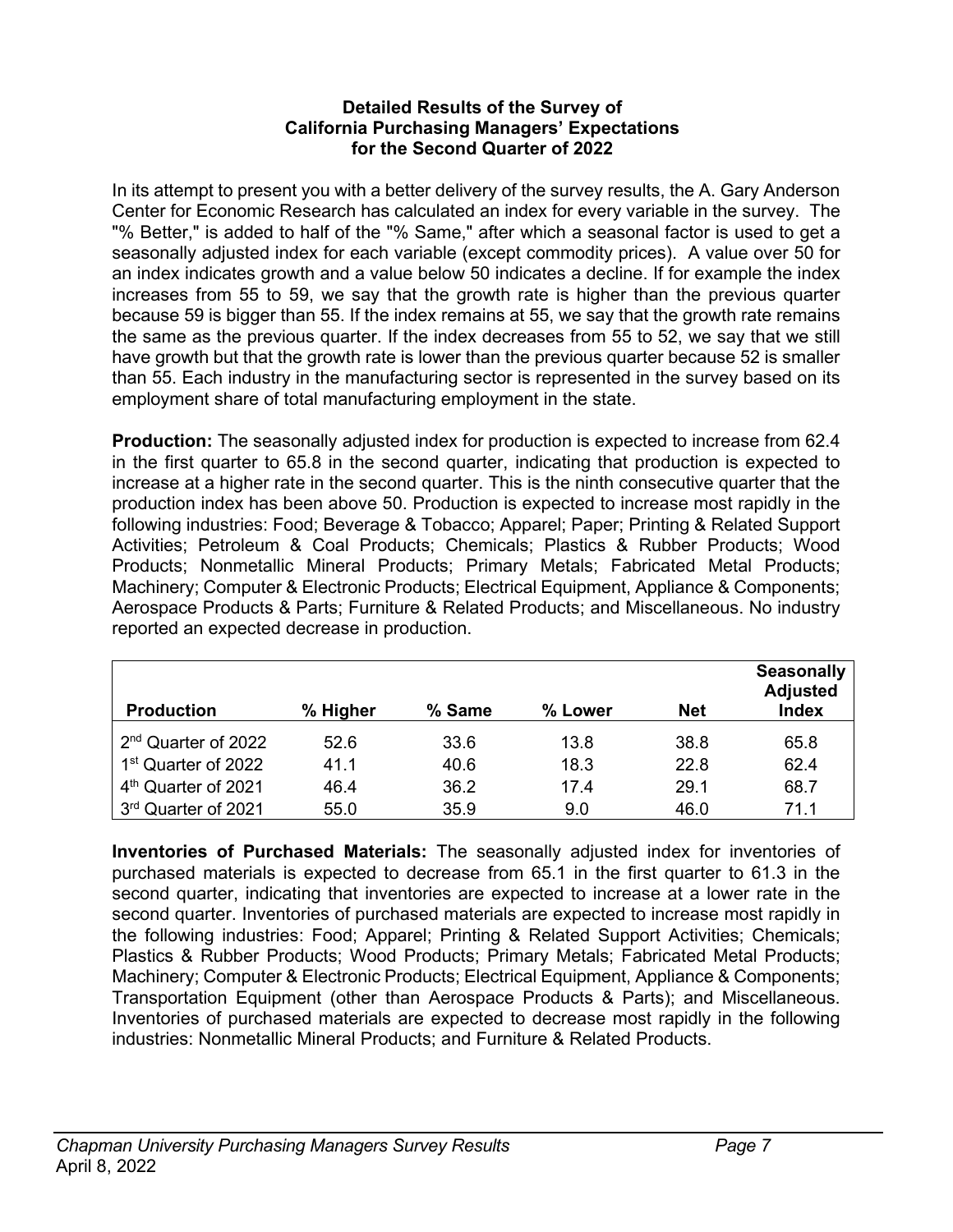| <b>Inventories of</b><br><b>Purchased</b><br><b>Materials</b> | % Higher | % Same | % Lower | <b>Net</b> | <b>Seasonally</b><br><b>Adjusted Index</b> |
|---------------------------------------------------------------|----------|--------|---------|------------|--------------------------------------------|
| 2 <sup>nd</sup> Quarter of 2022                               | 45.1     | 37.4   | 17.5    | 27.5       | 61.3                                       |
| 1 <sup>st</sup> Quarter of 2022                               | 45.5     | 37.2   | 17.4    | 28.1       | 65.1                                       |
| 4 <sup>th</sup> Quarter of 2021                               | 41.1     | 33.9   | 24.9    | 16.2       | 61.7                                       |
| 3rd Quarter of 2021                                           | 44.7     | 38.1   | 17.2    | 27.5       | 61.5                                       |

**Commodity Prices:** The seasonally unadjusted index for commodity prices is expected to increase from 89.7 in the first quarter to 96.3 (an all-time high) in the second quarter, indicating that commodity prices are expected to rise at a much higher rate in the second quarter of this year. The expected increase in commodity prices was reported by 92.9 percent of respondents, while only 0.4 percent reported an expected decrease in commodity prices. All industries reported an expected increase in commodity prices.

| <b>Commodity</b><br><b>Prices</b> | % Higher | % Same | % Lower | <b>Net</b> | Index |
|-----------------------------------|----------|--------|---------|------------|-------|
| 2 <sup>nd</sup> Quarter of 2022   | 92.9     | 6.7    | 0.4     | 92.5       | 96.3  |
| 1 <sup>st</sup> Quarter of 2022   | 84.0     | 11.4   | 4.6     | 79.4       | 89.7  |
| 4 <sup>th</sup> Quarter of 2021   | 83.7     | 122    | 4.1     | 79.7       | 89.8  |
| 3rd Quarter of 2021               | 89.3     | 8.2    | 2.5     | 86.9       | 93.4  |

**Supplier Deliveries:** For this variable, an index value over 50 indicates slower deliveries, and an index value under 50 indicates faster deliveries. The seasonally adjusted index for supplier deliveries is expected to increase from 75.0 in the first quarter to 76.0 in the second quarter, indicating that supplier deliveries are expected to be even slower in the second quarter. Supplier deliveries are expected to be slowest in the following industries: Food; Beverage & Tobacco; Paper; Printing & Related Support Activities; Chemicals; Plastics & Rubber Products; Wood Products; Nonmetallic Mineral Products; Primary Metals; Fabricated Metal Products; Machinery; Computer & Electronic Products; Electrical Equipment, Appliance & Components; Transportation Equipment (other than Aerospace Products & Parts); Aerospace Products & Parts; Furniture & Related Products; and Miscellaneous. The Textile Mill Products industry reported an expectation of faster supplier deliveries.

| <b>Supplier</b><br><b>Deliveries</b> | % Slower | % Same | % Faster | <b>Net</b> | <b>Seasonally</b><br><b>Adjusted</b><br><b>Index</b> |
|--------------------------------------|----------|--------|----------|------------|------------------------------------------------------|
| 2 <sup>nd</sup> Quarter of 2022      | 58.8     | 35.4   | 5.8      | 52.9       | 76.0                                                 |
| 1 <sup>st</sup> Quarter of 2022      | 54.0     | 40.5   | 5.5      | 48.6       | 75.0                                                 |
| 4 <sup>th</sup> Quarter of 2021      | 61.1     | 35.2   | 3.7      | 57.5       | 78.1                                                 |
| 3rd Quarter of 2021                  | 55.6     | 38.9   | 5.5      | 50.1       | 75.4                                                 |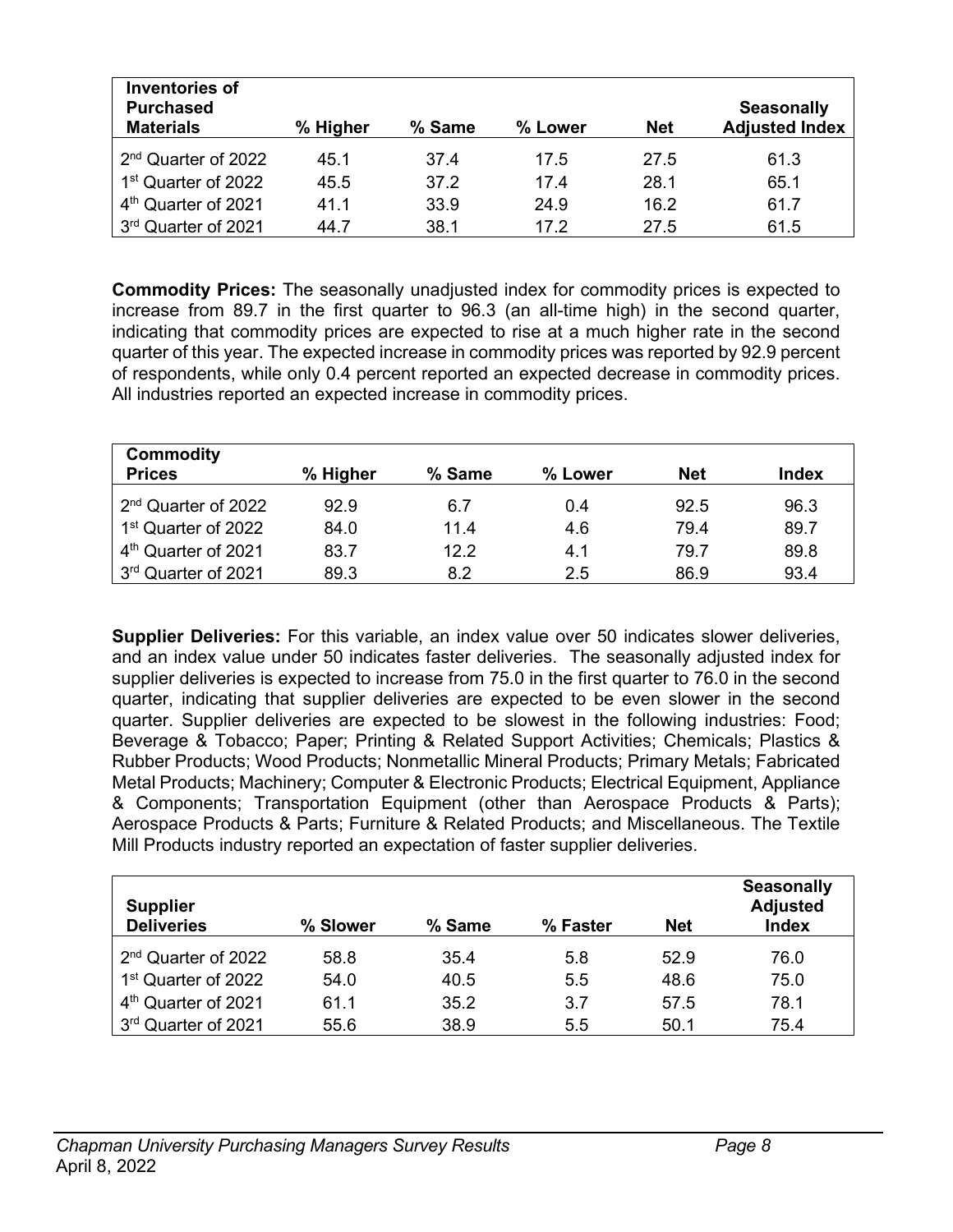**New Orders:** The seasonally adjusted index for new orders is expected to decrease from 62.4 in the first quarter to 60.7 in the second quarter, indicating that new orders are expected to increase at a lower rate in the second quarter. New orders are expected to increase most rapidly in the following industries: Food; Beverage & Tobacco; Paper; Printing & Related Support Activities; Chemicals; Plastics & Rubber Products; Wood Products; Nonmetallic Mineral Products; Primary Metals; Fabricated Metal Products; Machinery; Computer & Electronic Products; Electrical Equipment, Appliance & Components; Transportation Equipment (other than Aerospace Products & Parts); and Miscellaneous. New orders are expected to decrease most rapidly in the following industries: Textile Mill Products; Aerospace Products & Parts; and Furniture & Related Products.

| <b>New Orders</b>               | % Higher | % Same | % Lower | <b>Net</b> | <b>Seasonally</b><br><b>Adjusted</b><br><b>Index</b> |
|---------------------------------|----------|--------|---------|------------|------------------------------------------------------|
| 2 <sup>nd</sup> Quarter of 2022 | 40.9     | 46.3   | 12.8    | 28.1       | 60.7                                                 |
| 1 <sup>st</sup> Quarter of 2022 | 38.0     | 47.4   | 14.6    | 23.5       | 62.4                                                 |
| 4 <sup>th</sup> Quarter of 2021 | 40.3     | 42.7   | 17.0    | 23.3       | 65.6                                                 |
| 3rd Quarter of 2021             | 58.7     | 30.9   | 10.4    | 48.2       | 72.7                                                 |

**Employment:** The seasonally adjusted index for employment is expected to increase from 59.8 in the first quarter to 61.0 in the second quarter, indicating that employment in manufacturing is expected to improve in the second quarter. Employment is expected to increase most rapidly in the following industries: Food; Beverage & Tobacco; Paper; Printing & Related Support Activities; Chemicals; Plastics & Rubber Products; Wood Products; Nonmetallic Mineral Products; Primary Metals; Fabricated Metal Products; Machinery; Computer & Electronic Products; Electrical Equipment, Appliance & Components; Transportation Equipment (other than Aerospace Products & Parts); Aerospace Products & Parts; and Miscellaneous. The Textile Mill Products industry reported an expected decrease in employment.

| <b>Employment</b>               | % Higher | % Same | % Lower | <b>Net</b> | <b>Seasonally</b><br><b>Adjusted</b><br><b>Index</b> |
|---------------------------------|----------|--------|---------|------------|------------------------------------------------------|
| 2 <sup>nd</sup> Quarter of 2022 | 34.9     | 54.2   | 10.9    | 24.1       | 61.0                                                 |
| 1 <sup>st</sup> Quarter of 2022 | 33.0     | 52.4   | 14.5    | 18.5       | 59.8                                                 |
| 4 <sup>th</sup> Quarter of 2021 | 34.4     | 55.7   | 10.0    | 24.4       | 64.4                                                 |
| 3rd Quarter of 2021             | 43.2     | 47.5   | 9.3     | 33.9       | 65.3                                                 |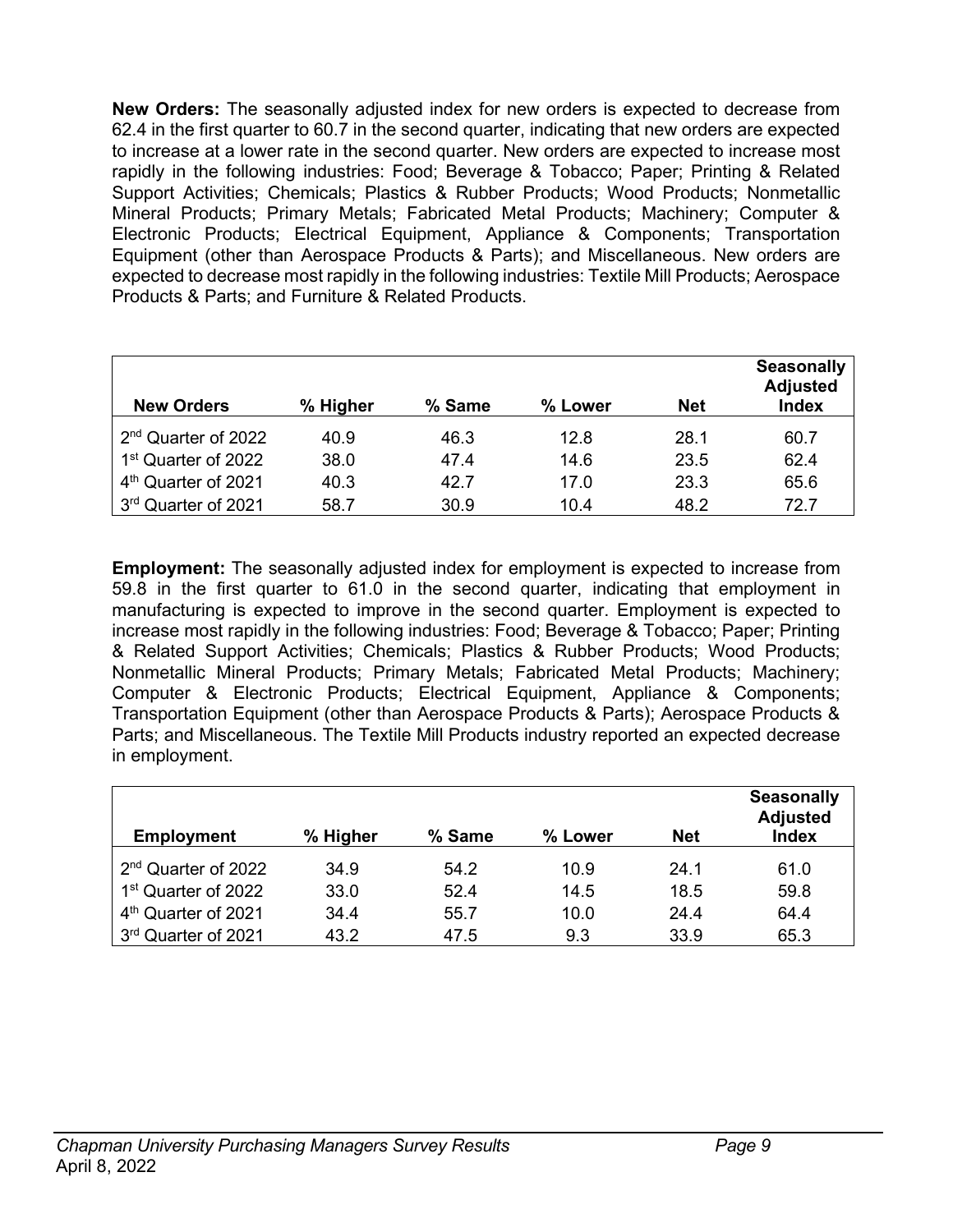### **Orange County's Manufacturing Survey**

The Orange County manufacturing sector's Composite Index increased from 63.9 in the first quarter to 64.5 in the second quarter, indicating that the county's manufacturing economy is expected to expand at a higher rate in the second quarter of this year.



The seasonally adjusted index for production increased from 61.0 in the first quarter to 63.9 in the second quarter, indicating that production is expected to increase at a higher rate in the second quarter. The seasonally adjusted index for inventories of purchased materials decreased from 63.4 to 60.7 indicating that inventories of purchased materials are expected to increase at a lower rate. New orders and employment are expected to increase at a higher rate. Similar to California, the seasonally unadjusted index for commodity prices is expected to increase from 85.7 to 91.7 (a new high) indicating that commodity prices are expected to rise at a higher rate. Only 3.2 of respondents reported an expected decrease in commodity prices.

The index for the **non-durable goods industries** decreased from 64.5 in the first quarter to 57.0 in the second quarter, indicating that these industries are expected to expand at a lower rate in the second quarter. The index for production decreased from 59.4 to 50.4, indicating that production is expected to increase at a lower rate. The index for the **high-tech industries** decreased from 68.8 to 66.5, indicating that these industries are expected to expand at a lower rate. The index for production increased from 66.3 to 70.5 indicating that production is expected to increase at a higher rate. The index for inventories of purchased materials decreased from 65.6 to 60.5 indicating that inventories of purchased materials are expected to increase at a lower rate. The index for the **durable goods industries other than high-tech** increased from 62.8 to 68.5 indicating that the durable goods industries other than high-tech are expected to expand at a higher rate. The indices for inventories of purchased materials, new orders, and production all indicate higher growth rates in the second quarter.